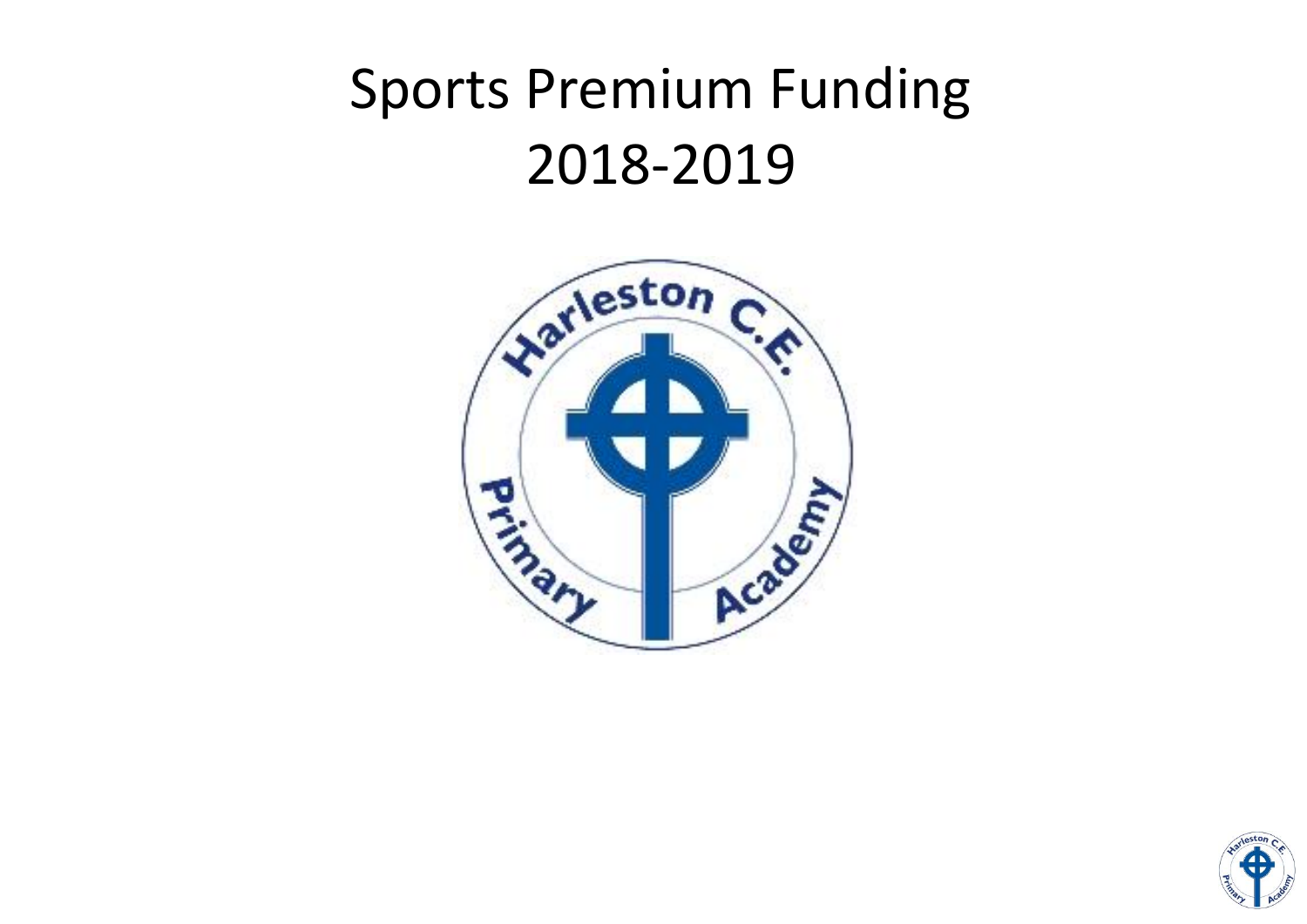Schools must use the funding to make **additional and sustainable** improvements to the quality of Physical Education, Sport and Physical Activity (PESPA) they offer. This means that you should use the Primary PE and Sport Premium to:

- Develop or add to the PESPA activities that your school already offer
- Build capacity and capability within the school to ensure that improvements made now will benefit pupils joining the school in future years

Please visit [gov.uk](https://www.gov.uk/guidance/pe-and-sport-premium-for-primary-schools) for the revised DfE guidance including the 5 key indicators across which schools should demonstrate an improvement. This document will help you to review your provision and to report your spend. DfE encourages schools to use this template as an effective way of meeting the reporting requirements of the Primary PE and Sport Premium.

We recommend you start by reflecting on the impact of current provision and reviewing the previous spend. Under the Ofsted Schools Inspection [Framework,](https://www.gov.uk/government/publications/school-inspection-handbook-from-september-2015) inspectors will assess how effectively leaders use the Primary PE and Sport Premium and measure its impact on outcomes for pupils, and how effectively [governors](https://www.gov.uk/government/publications/governance-handbook) hold them to account for this.

Schools are required to [publish details](https://www.gov.uk/guidance/what-maintained-schools-must-publish-online#pe-and-sport-premium-for-primary-schools) of how they spend this funding as well as on the impact it has on pupils' PE and sport participation and attainment by the end of the summer term or by **31 July 2019** at the latest.

We recommend regularly updating the table and publishing it on your website throughout the year, as evidence of your on-going review into how you are using the money to secure maximum, sustainable impact. To see an example of how to complete the table please click [HERE.](http://www.afpe.org.uk/physical-education/wp-content/uploads/afPE-Example-Template-Indicator-2018-Final.pdf)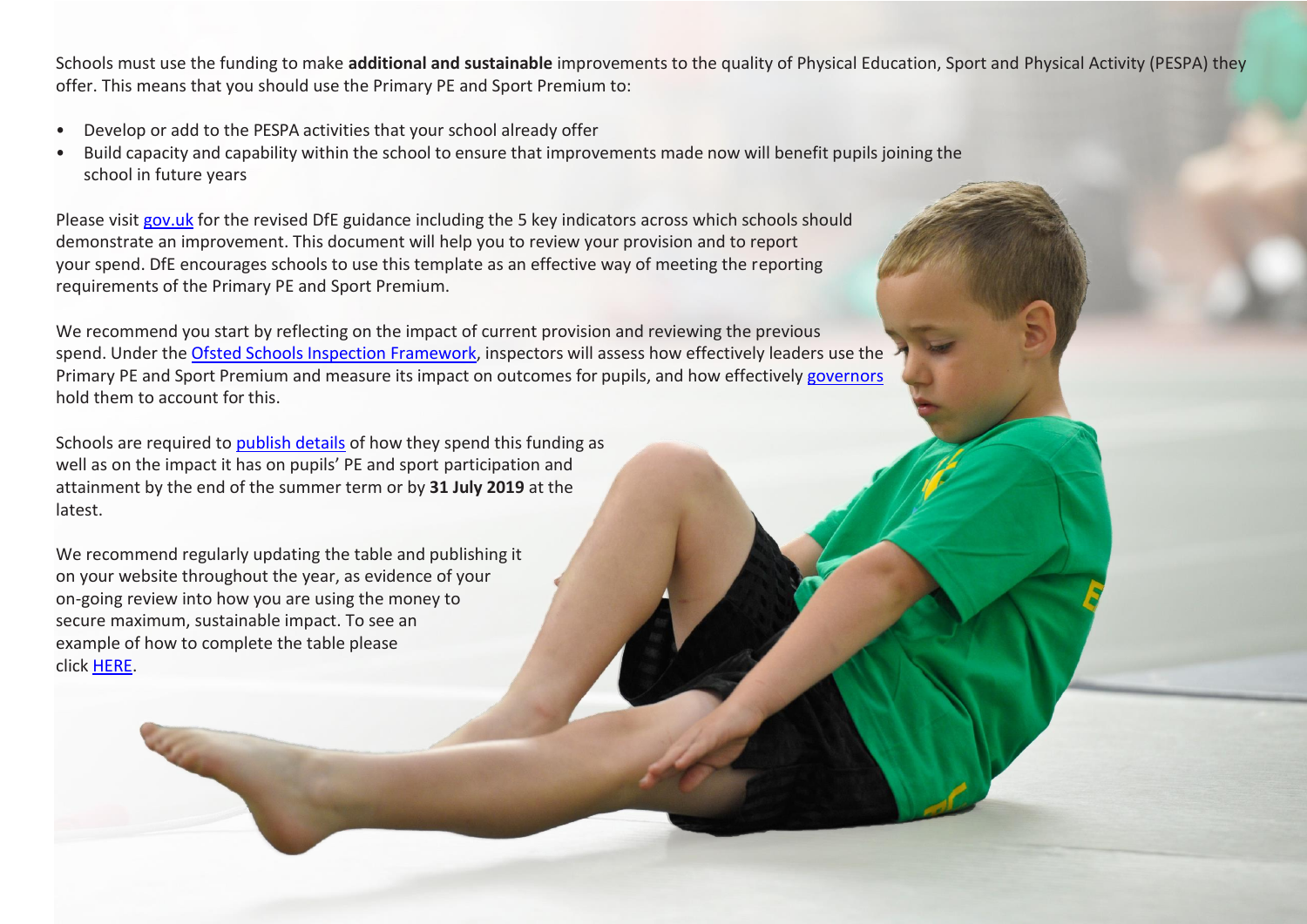Support for review and reflection - considering the 5 key indicators from DfE, what development needs are a priority for your setting and your students now and why? Use the space below to reflect on previous spend, identify current need and priorities for the future.

| Key achievements to date:                                                                                                                                                                                                                                                                                                                                                                                                                | Areas for further improvement and baseline evidence of need:                                                                                                                                                      |
|------------------------------------------------------------------------------------------------------------------------------------------------------------------------------------------------------------------------------------------------------------------------------------------------------------------------------------------------------------------------------------------------------------------------------------------|-------------------------------------------------------------------------------------------------------------------------------------------------------------------------------------------------------------------|
| A variety of after-school clubs being offered<br>Targeting the less active pupils in innovative ways during school time<br>Developing our Year 6 Sports Leaders<br>Attending more competitions within the local community and further afield.<br>Designing the new Upper and Lower School Playground<br>Staff attending a variety of CPD sessions<br>Introducing new sports into our curriculum and creating whole school PE<br>projects | Continuing to target the less active during break and lunch times<br>To improve teacher assessment within PE<br>To raise the profile of PE and leading a healthy and active lifestyle throughout<br>our community |

| Meeting national curriculum requirements for swimming and water safety                                                                                                                                                      | Please complete all of the below: |
|-----------------------------------------------------------------------------------------------------------------------------------------------------------------------------------------------------------------------------|-----------------------------------|
| What percentage of your current Year 6 cohort swims competently, confidently and proficiently over a distance of at least 25<br>metres?                                                                                     | 84%                               |
| N.B. Even though your children may swim in another year please report on their attainment on leaving                                                                                                                        |                                   |
| Primary School.                                                                                                                                                                                                             |                                   |
| What percentage of your current Year 6 cohort uses a range of strokes effectively [for example, front crawl, backstroke and<br>breaststroke]?                                                                               | 84%                               |
| What percentage of your current Year 6 cohort perform safe self-rescue in different water-based situations?                                                                                                                 | 84%                               |
| Schools can choose to use the Primary PE and Sport Premium to provide additional provision for swimming but this must be for<br>activity over and above the national curriculum requirements. Have you used it in this way? | Yes                               |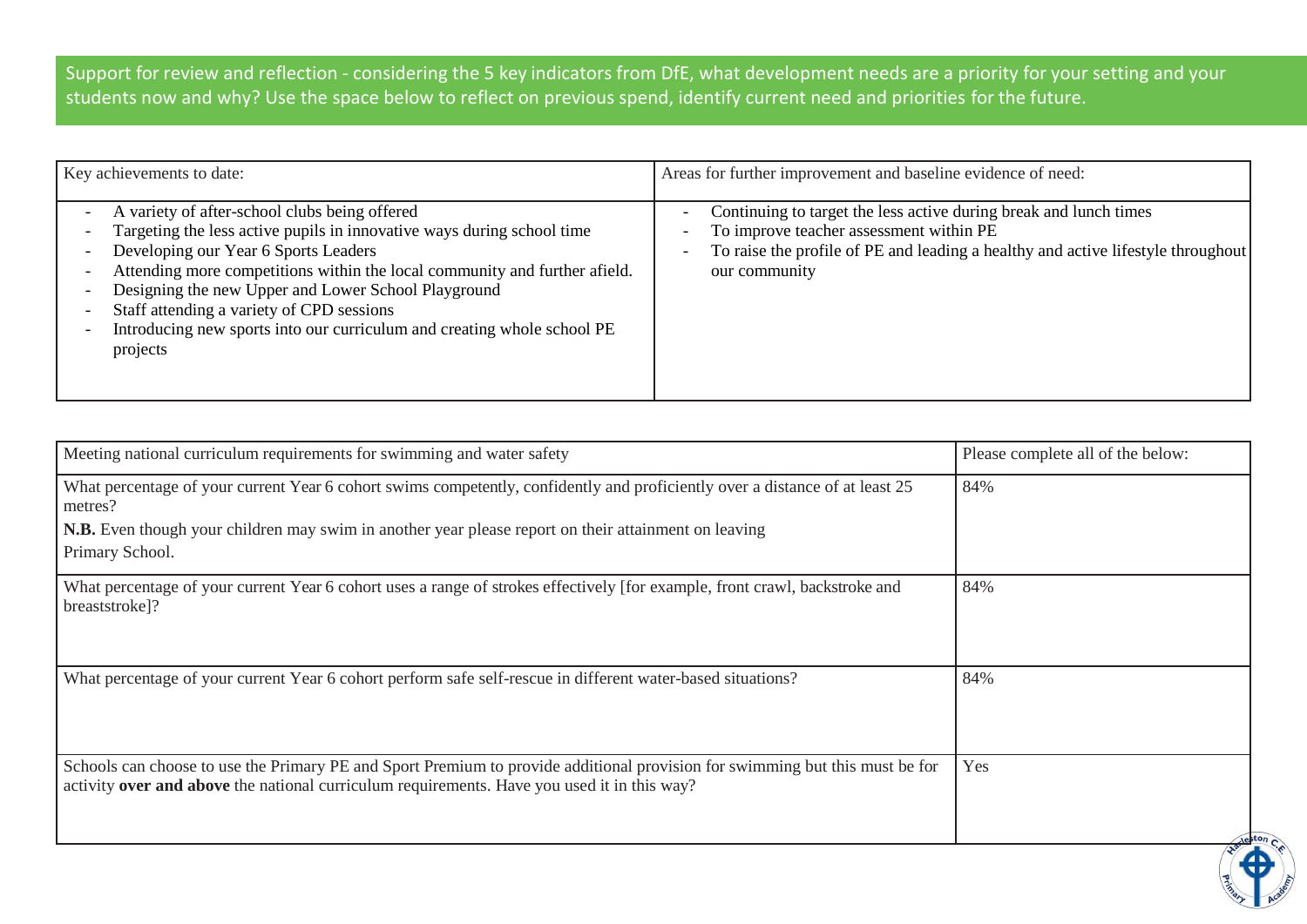## **Action Plan and Budget Tracking**

Capture your intended annual spend against the 5 key indicators. Clarify the success criteria and evidence of impact that you intend to measure to evaluate for students today and for the future.

| Academic Year: 2018/19                                                                                                                                                                                                           | Total fund allocated: £19,450<br>Total amount spent to date: 19,343.66                                                                                                                                                                                                                                                                                                                                                  | Date Updated: 28/06/2019 |                                                                                                                                                                                                                                                                                                                                                                                                                                                                                                                                                                                                                                                                       |                                                                                                                                                                                                                                                                                                                                                                                                                              |
|----------------------------------------------------------------------------------------------------------------------------------------------------------------------------------------------------------------------------------|-------------------------------------------------------------------------------------------------------------------------------------------------------------------------------------------------------------------------------------------------------------------------------------------------------------------------------------------------------------------------------------------------------------------------|--------------------------|-----------------------------------------------------------------------------------------------------------------------------------------------------------------------------------------------------------------------------------------------------------------------------------------------------------------------------------------------------------------------------------------------------------------------------------------------------------------------------------------------------------------------------------------------------------------------------------------------------------------------------------------------------------------------|------------------------------------------------------------------------------------------------------------------------------------------------------------------------------------------------------------------------------------------------------------------------------------------------------------------------------------------------------------------------------------------------------------------------------|
| Key indicator 1: The engagement of all pupils in regular physical activity – Chief Medical Officer guidelines recommend that primary<br>school children undertake at least 30 minutes of physical activity a day in school       |                                                                                                                                                                                                                                                                                                                                                                                                                         |                          |                                                                                                                                                                                                                                                                                                                                                                                                                                                                                                                                                                                                                                                                       |                                                                                                                                                                                                                                                                                                                                                                                                                              |
| School focus with clarity on intended impact on pupils:                                                                                                                                                                          |                                                                                                                                                                                                                                                                                                                                                                                                                         | Funding<br>allocated:    | Evidence and impact:                                                                                                                                                                                                                                                                                                                                                                                                                                                                                                                                                                                                                                                  | Sustainability and suggested next<br>steps:                                                                                                                                                                                                                                                                                                                                                                                  |
| healthy and active lifestyle.<br>To introduce new activities to both parents and children<br>activities inside/outside of school.<br>behavioural problems through sport.<br>To develop the role of sports leaders in our school. | All children to have a better understanding of the importance of leading a<br>To educate families on the importance of leading a healthy and active lifestyle.<br>Aim to have 100% of our pupils' active for at least 30 minutes a day in school.<br>Provide opportunities for the least active children to attend extra-curricular<br>To provide a reflection and calming time for children with social, emotional and | £5000                    | Spend to date = $£6357.95$<br>Pupils who are noted as less active<br>have attended weekly Boogie<br>Bounce sessions from 3-6.<br>Year $1 \& 2$ are attending this term.<br>Some of these pupils have signed<br>up for the after-school club<br>following these sessions and<br>attended sessions at the weekend.<br>Children from particular year<br>groups have been targeted through<br>yoga and street dance this year and<br>improvements have been seen from<br>class teachers and the children have<br>expressed that they thoroughly<br>enjoy attending.<br>Other taster sessions have also<br>taken place for all year groups<br>throughout the year (Hockey, | Due to the expense of these in-<br>house sessions, it is very unlikely<br>these could continue if the<br>funding is stopped. We are<br>however targeting pupils who will<br>be in our school and MAT for the<br>foreseeable future and hope these<br>sessions will have a long-term<br>effect on their social, emotional<br>and behavioural needs as they<br>develop coping techniques and<br>are introduced to local clubs. |

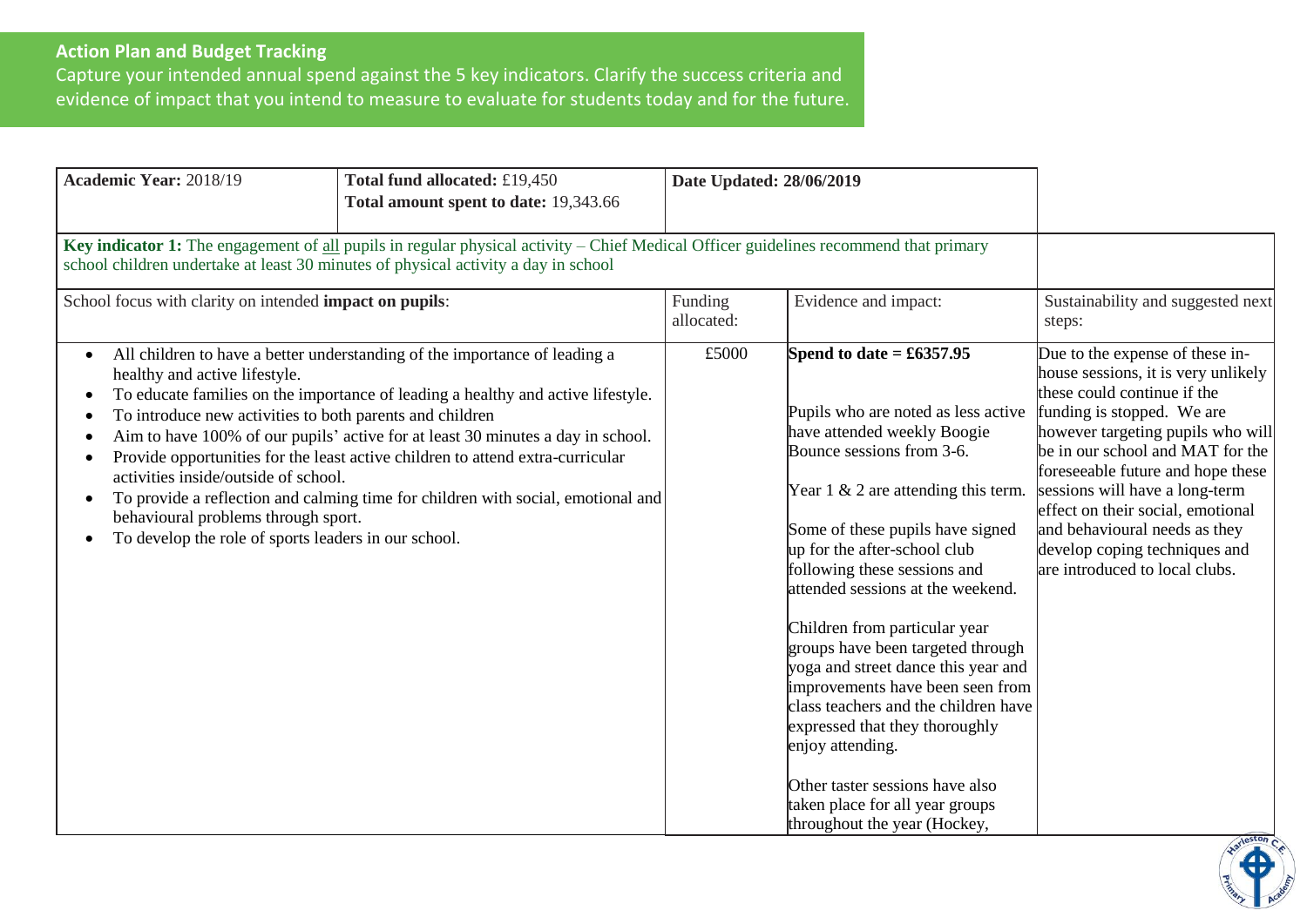|                                                                                                                                                                                                                                                                                                                                                                                                                                                                                                                                                                                                                                                                                                                                                                                                                                                                                 |                       | Dance, Yoga in-class).                                                                                                                                                                                                                                                                                                                                                                                          |                                                                                                                                                                                                                                                                                                                 |
|---------------------------------------------------------------------------------------------------------------------------------------------------------------------------------------------------------------------------------------------------------------------------------------------------------------------------------------------------------------------------------------------------------------------------------------------------------------------------------------------------------------------------------------------------------------------------------------------------------------------------------------------------------------------------------------------------------------------------------------------------------------------------------------------------------------------------------------------------------------------------------|-----------------------|-----------------------------------------------------------------------------------------------------------------------------------------------------------------------------------------------------------------------------------------------------------------------------------------------------------------------------------------------------------------------------------------------------------------|-----------------------------------------------------------------------------------------------------------------------------------------------------------------------------------------------------------------------------------------------------------------------------------------------------------------|
| Key indicator 2: The profile of PESSPA being raised across the school as a tool for whole school improvement                                                                                                                                                                                                                                                                                                                                                                                                                                                                                                                                                                                                                                                                                                                                                                    |                       |                                                                                                                                                                                                                                                                                                                                                                                                                 |                                                                                                                                                                                                                                                                                                                 |
| School focus with clarity on intended impact on pupils:                                                                                                                                                                                                                                                                                                                                                                                                                                                                                                                                                                                                                                                                                                                                                                                                                         | Funding<br>allocated: | Evidence and impact:                                                                                                                                                                                                                                                                                                                                                                                            | Sustainability and suggested next<br>steps:                                                                                                                                                                                                                                                                     |
| To involve staff in the discussions around the spending of sports premium<br>funding.<br>To have regular staff meetings updating staff on any changes.<br>To have the importance of leading a healthy and active lifestyle embedded<br>across the curriculum.<br>Involve parents and pupils in the decision making – developing a whole<br>community awareness of the importance of leading a healthy and active life-<br>style.<br>To have the above highlighted within the school's SDIP.<br>Provide spare PE kits and equipment to ensure this is not a barrier to children's<br>learning in this subject.<br>To ensure Governors are regular updated on the spending of the SPF and any<br>government updates in terms of obesity.<br>To develop the important role of an MSA at lunch times and how they can<br>encourage children to be more active in safe and fun ways. | £1000                 | Spend to date = $\pounds 400$<br>Children do not miss PE lessons due<br>to not having the correct kit.<br>SS has reported in every FGB.<br>X2 staff members have attended a<br>CPD on PE cafes and how to involve<br>families.<br>MSAs attending CPD.<br>JM (NPECS trained) is employed as a<br>play leader and he has had a huge<br>impact on encouraging more of our<br>children to be active at lunch times. | To continue involving staff,<br>parents and children in the<br>spending of the sports premium<br>funding.<br>PE kits within school still remains<br>a problem as spare kits aren't<br>always returned. Need to develop<br>a strategy to ensure this isn't a<br>barrier to their participation in PE<br>lessons. |

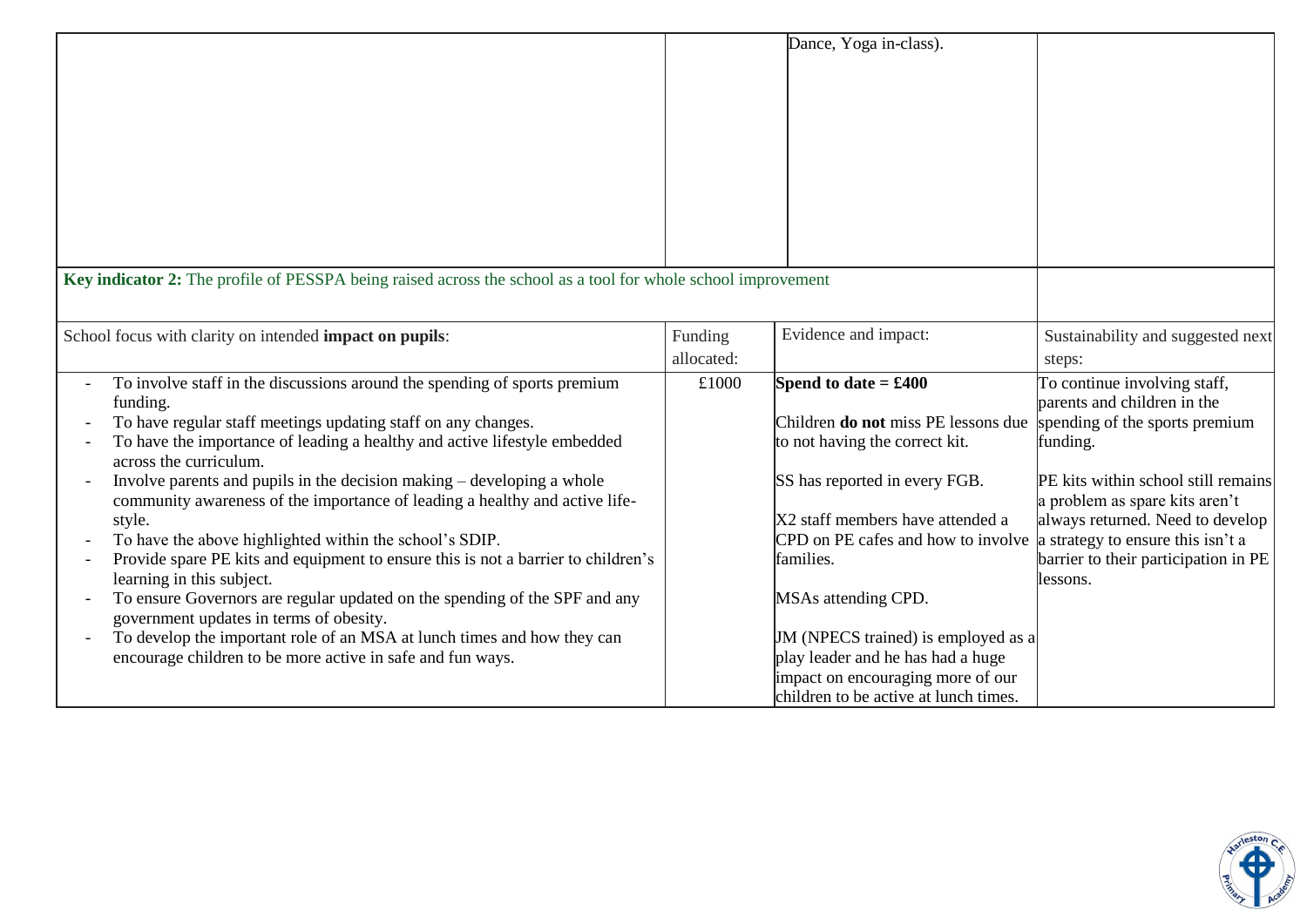| Key indicator 3: Increased confidence, knowledge and skills of all staff in teaching PE and sport                                                                                                                                                                                                                                                                                                                                                                                                                                                                                                                          |                       |                                                                                                                                                                                                                                                                                                                                                                                                |                                                                                                                                                                                                                                                                                                                                                                                                                       |
|----------------------------------------------------------------------------------------------------------------------------------------------------------------------------------------------------------------------------------------------------------------------------------------------------------------------------------------------------------------------------------------------------------------------------------------------------------------------------------------------------------------------------------------------------------------------------------------------------------------------------|-----------------------|------------------------------------------------------------------------------------------------------------------------------------------------------------------------------------------------------------------------------------------------------------------------------------------------------------------------------------------------------------------------------------------------|-----------------------------------------------------------------------------------------------------------------------------------------------------------------------------------------------------------------------------------------------------------------------------------------------------------------------------------------------------------------------------------------------------------------------|
| School focus with clarity on intended impact on pupils:                                                                                                                                                                                                                                                                                                                                                                                                                                                                                                                                                                    | Funding<br>allocated: | Evidence and impact:                                                                                                                                                                                                                                                                                                                                                                           | Sustainability and suggested<br>next steps:                                                                                                                                                                                                                                                                                                                                                                           |
| To provide a variety of staff CPD opportunities to develop knowledge $\&$<br>understanding in teaching and learning, to introduce new sports to the<br>curriculum and to advance the middle leader of PE.<br>To increase the confidence of staff teaching PE, providing resources for<br>teachers to help with planning and delivery of the curriculum.<br>To develop strategies to encourage parents to adopt healthy and activity<br>lifestyles at home.<br>To provide a PSHCE inset for teachers.<br>Key indicator 4: Broader experience of a range of sports and activities offered to all pupils                      | £1500                 | Spend to date = $£1060$<br>Courses which staff have recently<br>completed: Level 4 in Leadership and<br>management, PE Spark Café (parental<br>engagement), Swimming Coaching.<br>A variety of resources and plans to aid<br>teaching and learning have been<br>purchased.                                                                                                                     | Staff members who have attended<br>these courses will have a better<br>understanding of how to excel in<br>their area and have an impact on<br>our children's learning and<br>wellbeing.<br>PE Spark Café - a trial café will<br>take place with Y5 parents in the<br>Summer Term. These PE Cafes<br>will hopefully take place half-<br>termly across the school.<br>PSHCE inset to take place next<br>academic year. |
| School focus with clarity on intended impact on pupils:<br>Evidence and impact:<br>Funding                                                                                                                                                                                                                                                                                                                                                                                                                                                                                                                                 |                       |                                                                                                                                                                                                                                                                                                                                                                                                | Sustainability and suggested                                                                                                                                                                                                                                                                                                                                                                                          |
|                                                                                                                                                                                                                                                                                                                                                                                                                                                                                                                                                                                                                            | allocated:            |                                                                                                                                                                                                                                                                                                                                                                                                | next steps:                                                                                                                                                                                                                                                                                                                                                                                                           |
| To expose children to a broader range of sports and physical activities in<br>$\bullet$<br>our PE lessons, developing a love for the subject and life-long<br>participation of sport into adult-hood.<br>To expose children to a range of sports and activities through local<br>$\bullet$<br>competition and local facilities. This will enable families and children to<br>identify what is in their local area (grass roots).<br>To offer a wide range of sporty after-school club to again expose<br>$\bullet$<br>children to a broader range of sports and physical activities to develop<br>life-long participation. | £5000                 | Spend to date = $£5299.67$<br>We have introduced a variety of after-<br>school clubs this year at a reduced rate<br>and in some cases free: football, boogie<br>bounce, slanted dance, yoga, street<br>dance, board games (competition), tri-<br>golf, speed stacking, and gymnastics.<br>We have purchased new equipment to<br>allow teachers to introduce new activities<br>in their lesson. | The equipment will be used in<br>future years to come by a variety<br>of pupils. Teacher's knowledge<br>and understanding will also<br>improve over time as they adapt<br>plans and activities through<br>experience.                                                                                                                                                                                                 |